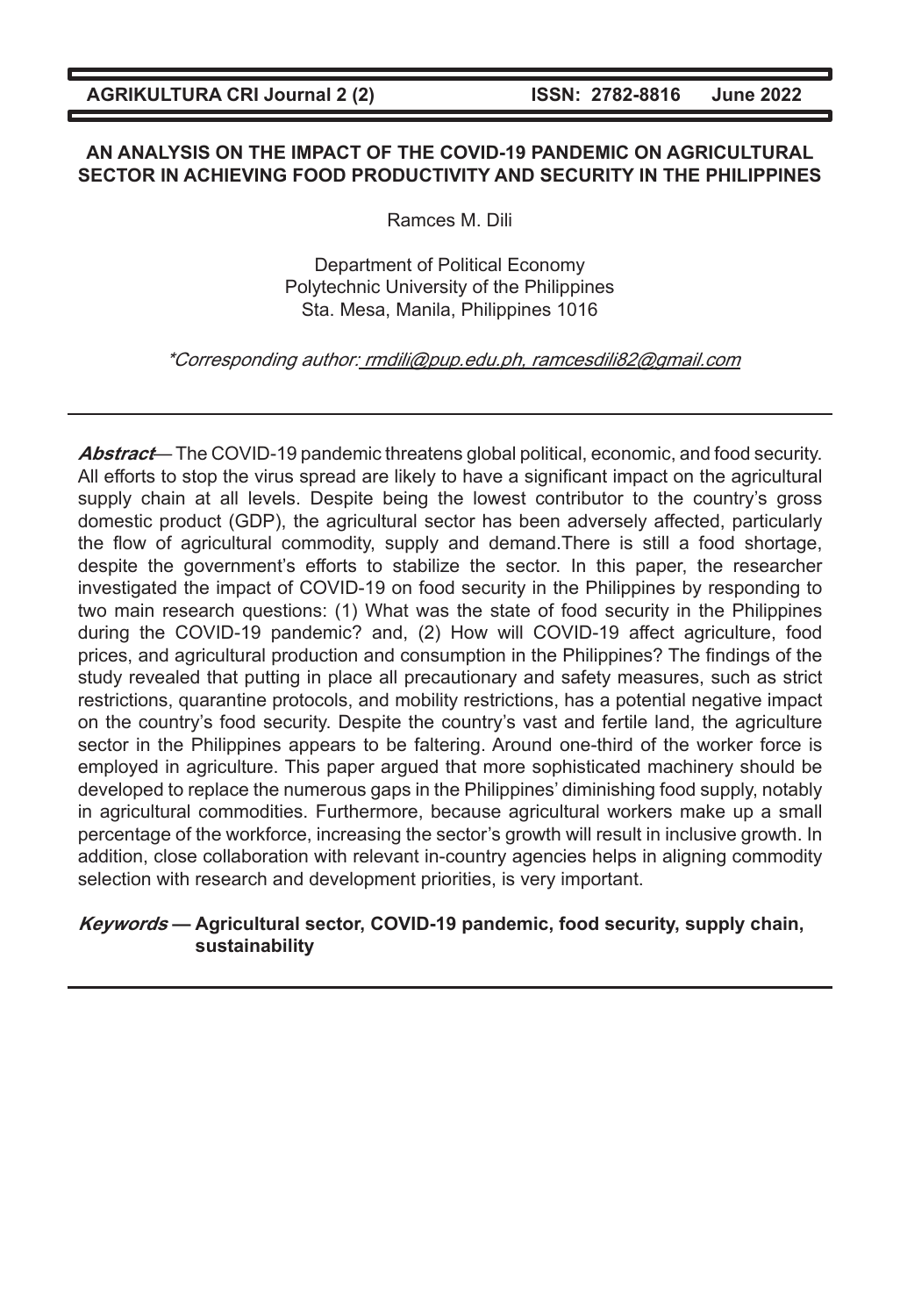#### **INTRODUCTION**

The COVID-19 virus has infected nearly 300 million people and claimed the lives of over 4.3 million people worldwide, forcing many governments to implement a series of lockdowns to control the spread of the virus (Nicola et al., 2020). The pandemic causes the worst global economic downturn since the Great Depression, resulting in a loss of USD 12.5 trillion in cumulative output (Barua & Barua, 2021). These figures continue to rise, indicating that slowdowns and downturns in global economic stability have resulted in job and income losses and other disruptions. The pandemic almost certainly resulted in negative economic growth, shaky healthcare support, and a food system crisis. Furthermore, the impact of the COVID-19 pandemic extended beyond the health and economic sectors, including the food systems. These fears of unforeseeable consequences contribute to an increase in food insecurity among the most vulnerable populations, including women, low-wage earners, and informal workers, as well as youth, children, and people with disabilities (Boyac-Gündüz et al., 2021; Kansiime et al., 2021).

COVID-19 cases and confirmed deaths in the Philippines increased during the pandemic in 2020, but have since decreased due to government immunization efforts towards the end of 2021 (WHO, 2021). Metro Manila, which has a population of approximately 13 million Filipinos, came in top place in the data ranking. As of this writing, it has nearly 900,000 cases out of a total of 3.67 million in the country. The first confirmed local transmission occurred on March 7, 2020. A week later, the national government imposed a community quarantine to stop the virus from spreading further (Salva et al., 2020). These include the two-month-long Luzon-wide enhanced community quarantine (ECQ). Many Filipinos, regardless of economic status, waited in long lines during the quarantine

period to buy and stockpile as much food as possible, fearing a food crisis. During the pandemic, the increasing demand for food, particularly agricultural products, was unable to keep up with the declining food supply. This situation reflects the rising cost of various commodities. The COVID-19 pandemic has had a significant impact on food systems and agriculture, threatening the food security of billions of people worldwide (FAO, 2020; Zurayk, 2020). Those with limited mobility, low purchasing power, and high vulnerability have a significant impact on food demand and food insecurity.

As a result, governments are taking more comprehensive and effective measures to meet local and global food demand (Fei et al., 2020). Because of the pandemic, health, economic and food security was a major concern due to food demand and agriculture supply shortage (Cho et al., 2021; Dancel, 2021). While much study has been conducted to assess the impacts of COVID-19 on the food system and agriculture, relatively few studies have been published to determine its impact on the food chain and food security (Siche, 2020). Thus, this is the main goal of this paper, to assess the impact of COVID-19 on food security in the Philippines. Furthermore, this paper investigated the state of food security in the country prior to COVID-19, with a focus on the impact of the pandemic on agricultural production and consumption. Finally, this paper makes some recommendations to improve food security in the Philippines. To achieve this goal, data from the Food and Agriculture Organization (FAO), the World Health Organization (WHO), Department of Agriculture (DA), and the Philippine Statistics Authority (PSA) were assessed and analyzed.

### **METHODOLOGY**

The researcher used a qualitative research methodology to assess the impact of COVID-19 on food security in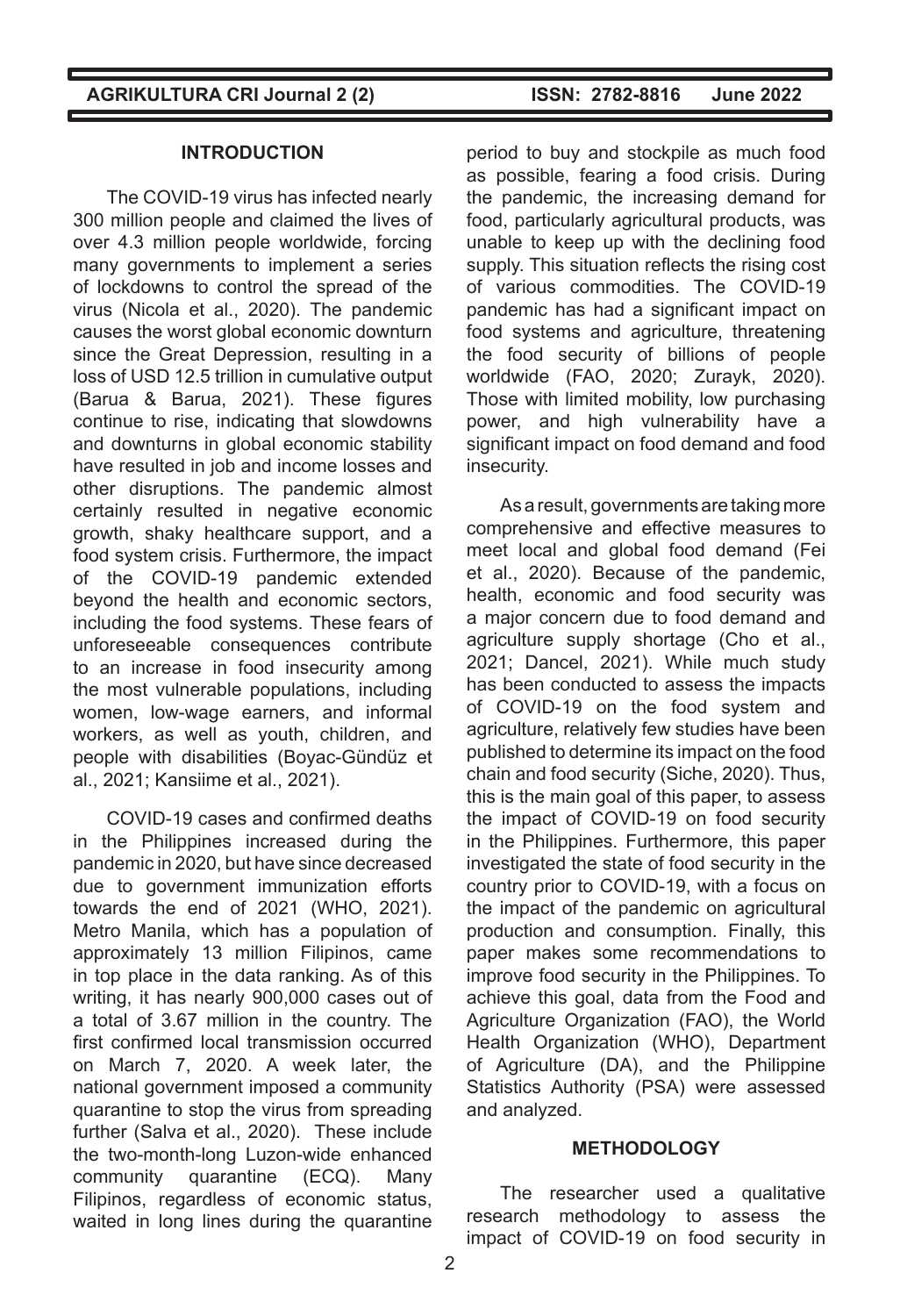the Philippines by answering the two main research questions: (1) What was the state of food security in the Philippines prior to COVID-19, and (2) What effect did it have on food demand and agricultural production and consumption? This paper examined a time series of data on the state of the Philippine economy before the pandemic to answer the first research question. To help explain the information gathered, these data were supplemented with narrative analysis and a literature review. The researcher relied on the underlying framework that "food security exists when all people have physical and economic access to sufficient, safe, and nutritious food that meets their dietary needs and food preferences for an active and healthy life at all times." To answer the second research question, the researcher used a supply chain approach to collect data on the Philippine agricultural sector and agricultural production and consumption. To achieve the study's overall goal, data were analyzed and explained using existing literature such as published research, journals, and articles.

### **RESULTS AND DISCUSSION**

From 2010 to 2019, the Philippines saw consistent economic growth (World Bank, 2021). This upward trajectory in the country's economy positions is to become more food secure until COVID-19 occurs in 2020. As a result, all sectors of the economy incur significant negative consequences as a result of government regulations such as community quarantines and lockdowns. As a result, a consumption pattern was formed as the pandemic restrictions remain. Since the movement of the people is limited, it led to the decrease consumers, purchases and demand while closure of several business operations resulted to the increase of unemployment rate, decline of income and limited food access (Aday & Aday, 2020). In addition, there is a clear increase in the percentage of individuals and families who are suffering from intensive hunger and

malnourishment due to the decrease in the food supply, especially agricultural products (Joshi, 2020). The increase of food prices has a major impact on the living standards of low-income households. Unemployment status and rising food prices have increased the risk of food insecurity to many Filipinos. People prefer cheap basic foods like noodles and canned products over expensive fruits and vegetables.

The Philippine agricultural output dropped by 1.7% for the entire 2021. The agricultural production grew 0.6% during the fourth quarter, but this was not enough to offset the dismal figures recorded in the previous quarters. The first quarter registered -3.3%, while the second and third quarters posted -1.5% and -2.6%, respectively. However, the fourth quarter could have been better, if not for Typhoon Odette, which damaged P13.3 billion worth of goods (PSA, 2021). The 2021 full-year figure is lower than the -1.2% in 2020 which far from the 2% target set by the government (Villaronte et al., 2022)

During the pre-COVID-19 years, the world had made significant progress in eradicating poverty. However, years of progress against global poverty and income inequality have been undone by the pandemic (Olinto et al., 2013; Fenner & Cernev, 2021). In the Philippines, the country's economy grew steadily and made progress in delivering inclusive growth, as evidenced by a decrease in poverty rates from 24.9 percent to 16.7 percent and a decrease in food insecurity from 9.1 percent to 5.2 percent. When COVID-19 arrived, the government implemented lockdowns, impeding the Philippine economy's recovery. This increased unemployment, poverty, hunger, and food insecurity (World Bank, 2021). In the Philippines, economic growth has been slowed by the pandemic, which has pushed an additional 2.7 million Filipinos into extreme poverty, on top of the country's GDP falling to a record low (de Vera, 2021).The series of lockdowns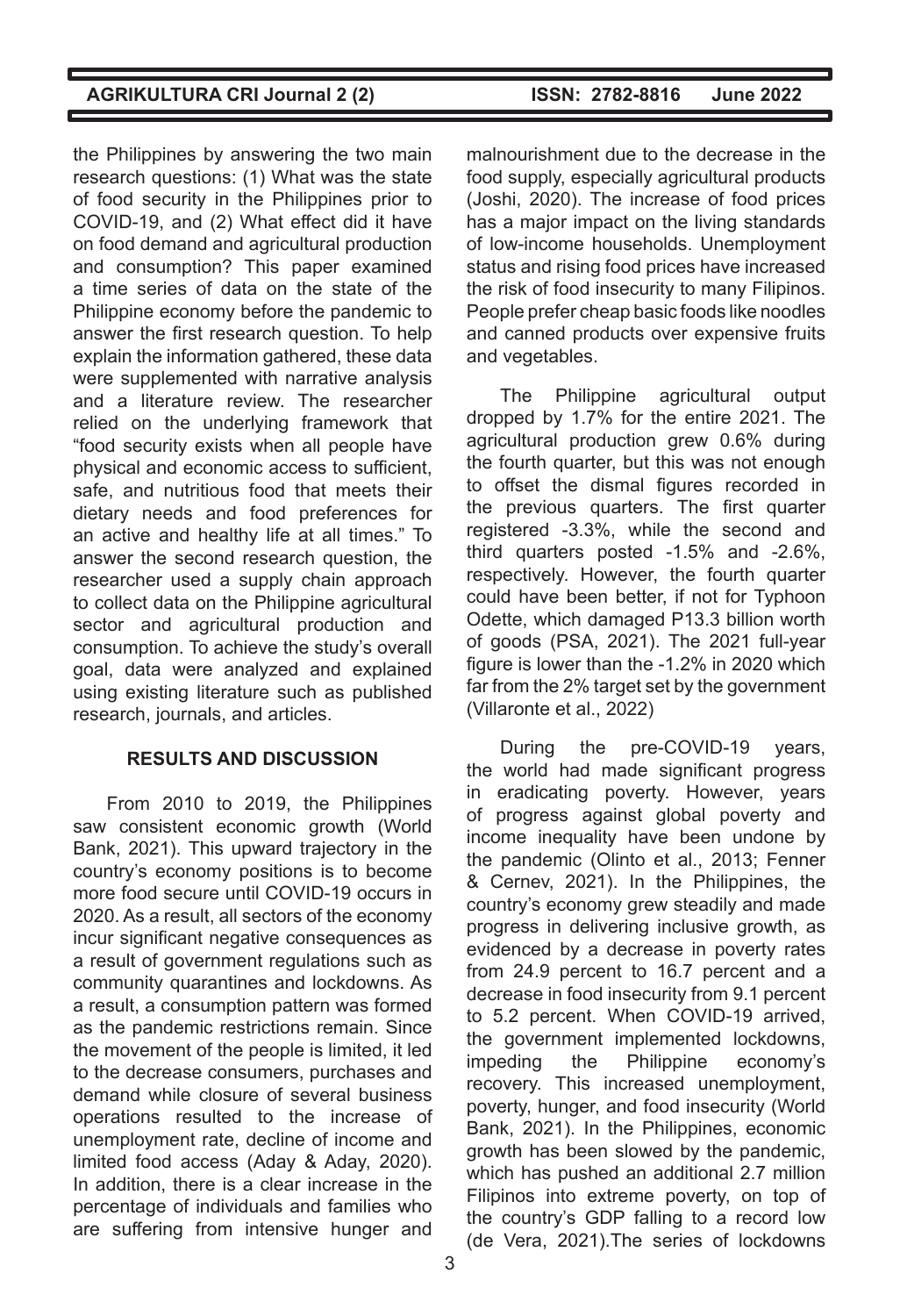have left several industries paralyzed which significantly impacted the poverty level in the country. Before the pandemic, the Philippine unemployment rate was around 5%, but it has now risen due to lockdown measures. The country's unemployment rate increased slightly to 6.6 percent in December 2021 from 6.5 percent in November 2021. The overall number of unemployed persons was at 3.27 million in December 2021, up 113 thousand from the 3.16 million reported in November 2021 (PSA, 2022). Despite the country's decreasing poverty rate, farmers and rural residents have had the highest poverty rates.

During the fourth quarter of 2020, the Philippines' gross domestic product (GDP) grew by 8.3%, resulting in a full-year growth rate of -9.5 percent. The COVID-19 pandemic did indeed cripple the Philippine economy slowing the country's economic growth (PSA, 2021).

### **The Philippine Agricultural Consumption and Production**

Food is a fundamental human right. Despite this, one in every nine people, or 805 million people, goes hungry daily (FAO, 2014). To live a healthy and active life, everyone must have constant access to sufficient, safe, and nutritious food (Pinstrup-Andersen, 2009). Food insecurity, on the other hand, can be brought on by a change in employment status, conflict, or an increase in food prices. Because they spend more on food, the poor are the most vulnerable during price increases. (Hendrix & Brinkman, 2013). In contrast, the COVID-19 pandemic increased global food insecurity. Income declines and the inability of millions of people, particularly the poor, to afford healthy diets aggravates the problem (Barrett, 2021). Food shortages caused by disruptions in marketing, logistics, and trading systems, as well as labor shortages, have the potential to increase hunger and malnutrition. Between 83 and 132 million people will be added to the world's

undernourished population of 690 million. As a result of the pandemic, acute malnutrition has risen by 14.3%, or 6.7 million children, in the world (Ntambara & Chu, 2021). These food insecurity statistics are undoing many countries' year-long development gains. COVID-19 exacerbated global food insecurity and harmed the vulnerable agricultural sector. Since January 2020, maize and rice prices have risen by 43% and 10%, respectively. The high demand for these two agricultural commodities is linked to supply disruptions caused by COVID-19. To put it another way, rising retail prices and declining incomes force more families, particularly low and middle-income families, to reduce their food consumption. In addition to perishable food losses, consumers are switching to cheaper food items. Farmers who are hungry may prefer to eat seeds rather than plant seeds because of current food insecurity caused by shortages, supply disruptions, inflation, and labor shortages, which increase the risk of food shortages.

### **The COVID-19 and the Issue of Food Security in the Local Economy and Agricultural Sector**

The series of lockdowns in the country had a significant and direct impact on the local economy. The government's quarantine measures forced the closure of the country's busiest shopping malls, dealing a significant blow to the country's 330 billion economies (Venzon 2020). Because of the pandemic's effects, regional economic growth in developing Asia is expected to fall sharply from 5.1 percent in 2019 to 0.4 percent in 2020. Despite this, regional economic growth is expected to rebound by 6.8 percent in 2021 (World Bank, 2020; ADB, 2020; Shinozaki & Rao, 2021). And, if the pandemic continues, the country's economic damage will grow exponentially, costing at least P150 billion due to a drop in household consumption. The pandemic, on the other hand, could cost the Philippines between P276.3 billion and P2.5 trillion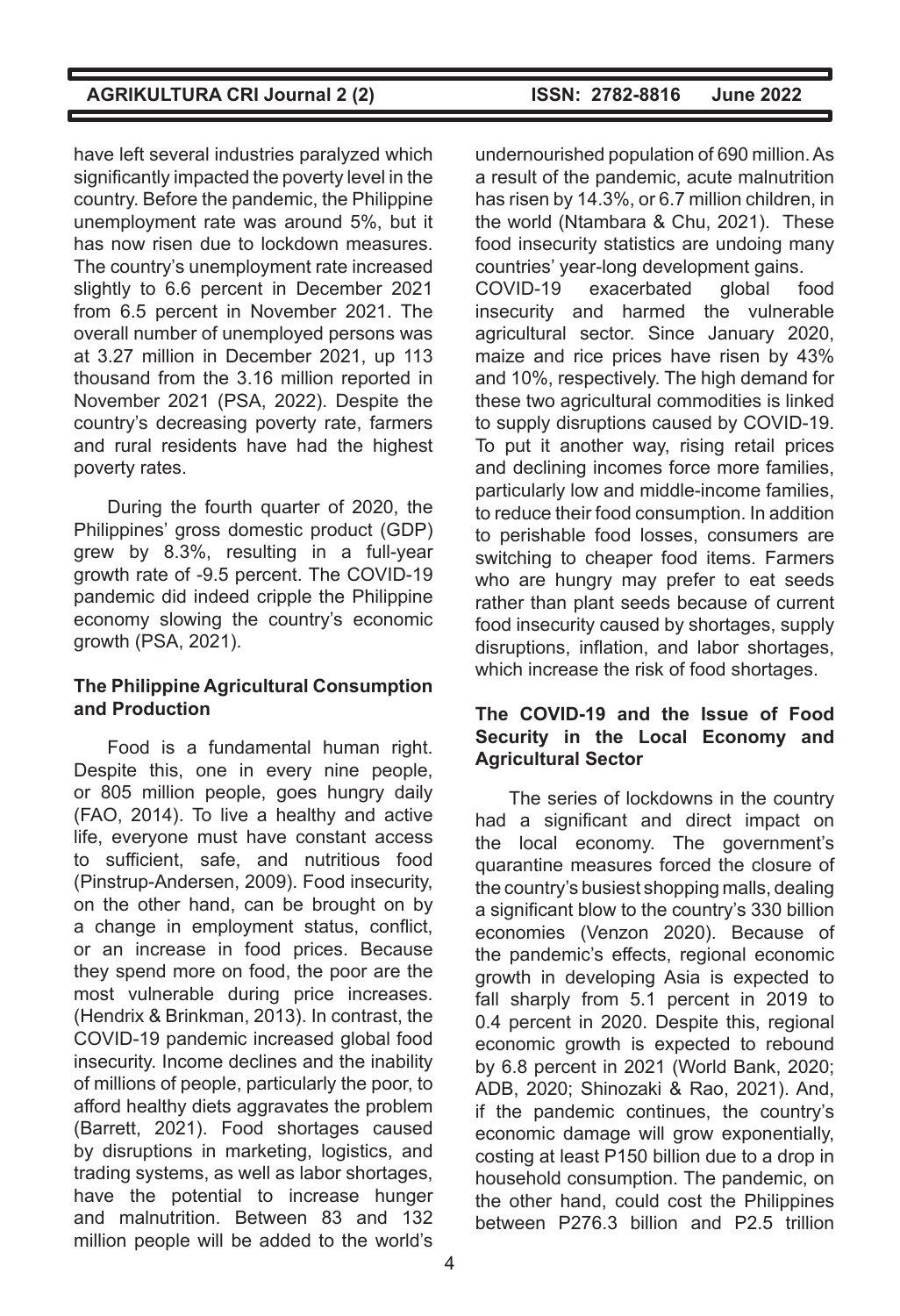in economic losses (Abrigo et al., 2020). Manufacturing could lose between P82.1 billion and P855.2 billion; wholesale and retail trade could lose between P93.2 billion and P724.8 billion; and transportation/ communication could lose between P11.7 billion and P124.3 billion. These can be attributed to the market's additional closing floor trading measures, which have hampered commodity exchangeability Overall, the food supply chain shows the linkage between supply and demand in an agricultural food system (Nicola et al., 2020; Gregorio & Ancog, 2020).

Agriculture continues to play a significant role in boosting economic growth. It remains a major driver of development, particularly in terms of poverty reduction and food security. The Philippines is undeniably an agricultural country, with rice serving as the country's staple food. It's no surprise that Filipinos rely heavily on the domestic agrifood system. Filipinos consume a greater proportion of lowland crops than highland crops. Cassava is the main crop in Basilan, while vegetables and bananas are grown and mostly consume in Mindanao (Boquet, 2017). 2020 was a difficult year for Filipino farmers. Before COVID-19, the country was plagued by typhoons, pests, and the Taal volcano eruption (DA, 2020). Agriculture contributes little to the Philippine GDP (Madayag, 2021). It was 12.9% in 2012 and 9.2% in 2019. Agriculture's annual growth rate is negligible compared to overall GDP growth, at 1.7 percent. True, agriculture accounts for a small portion of the Philippine economy, but it has a higher poverty rate than other sectors (PSA, 2020).

Agriculture is the primary means of subsistence in the majority of Southeast Asia's countries (Hossain, 2020). Agricultural production has increased in general in the region. However, the COVID-19 pandemic forced the Southeast Asian region to prioritize keeping food supply lines open (domestic and imported), ensuring farmers have access to inputs and services needed

to prepare for the next harvest, and preventing primary producers and workers from losing income due to protective measures (Gregorio & Ancog, 2020). The government's emergency response to improve food movement, trucking, and marketing has benefited both farmers and consumers, allowing potential food supply chain disruptions to be effectively managed. Because the country is rich in natural resources, it is critical to the economy.

**Table 1.** Philippine Annual Production of Selected Major Crops, Metric Tons (2016-2020).

| Crops  | 2016                  | 2017       | 2018                    | 2019       | 2020       |
|--------|-----------------------|------------|-------------------------|------------|------------|
| Palav  | 17.627.245            | 19.276.347 | 19.066.094              | 18.814.827 | 19.294.855 |
| Corn   | 7.218.817             | 7.914.908  | 7.771.919               | 7.978.845  | 8.118.545  |
| Banana | 8.903.684             | 9.166.334  | 9.358.785               | 9.157.676  | 9.056.149  |
| Camote | 529.472               | 537.303    | 525.634                 | 525.862    | 546.891    |
|        | $- \cdot \cdot \cdot$ | _______    | $\sim$<br>$\sim$ $\sim$ |            |            |

Source: Philippine Statistics Authority

Among the four crops examined, palay continues to be the most widely grown in the Philippines. Despite the increase in crop production, COVID-19 affects the delivery of crops—primarily fruits and vegetables to the market due to the country's lockdown. Based on the volume of selected major crops produced for the entire year of 2020 in the Philippines, palay ranked first with an amount of 19,294.86, the amount of corn produced was 8,118.55, the amount of banana produced was 9,056.15, and the amount of camote produced was 546.89. Except for the banana, which fell 101.53 thousand metric tons short of the previous year's output, all the selected crops exceeded the volume of the previous year.

In 2020, the Philippines produced approximately 19.29 million metric tons of palay. Rice (which comes from palay) is a staple food in the Philippines. Palay (which has shown a positive trend over the last five years, from 2016 to 2020).In 2019, however, palay production fell. Palay production increased at an average annual rate of 2.4 percent over the last five years (2016–2020), from 17.63 million metric tons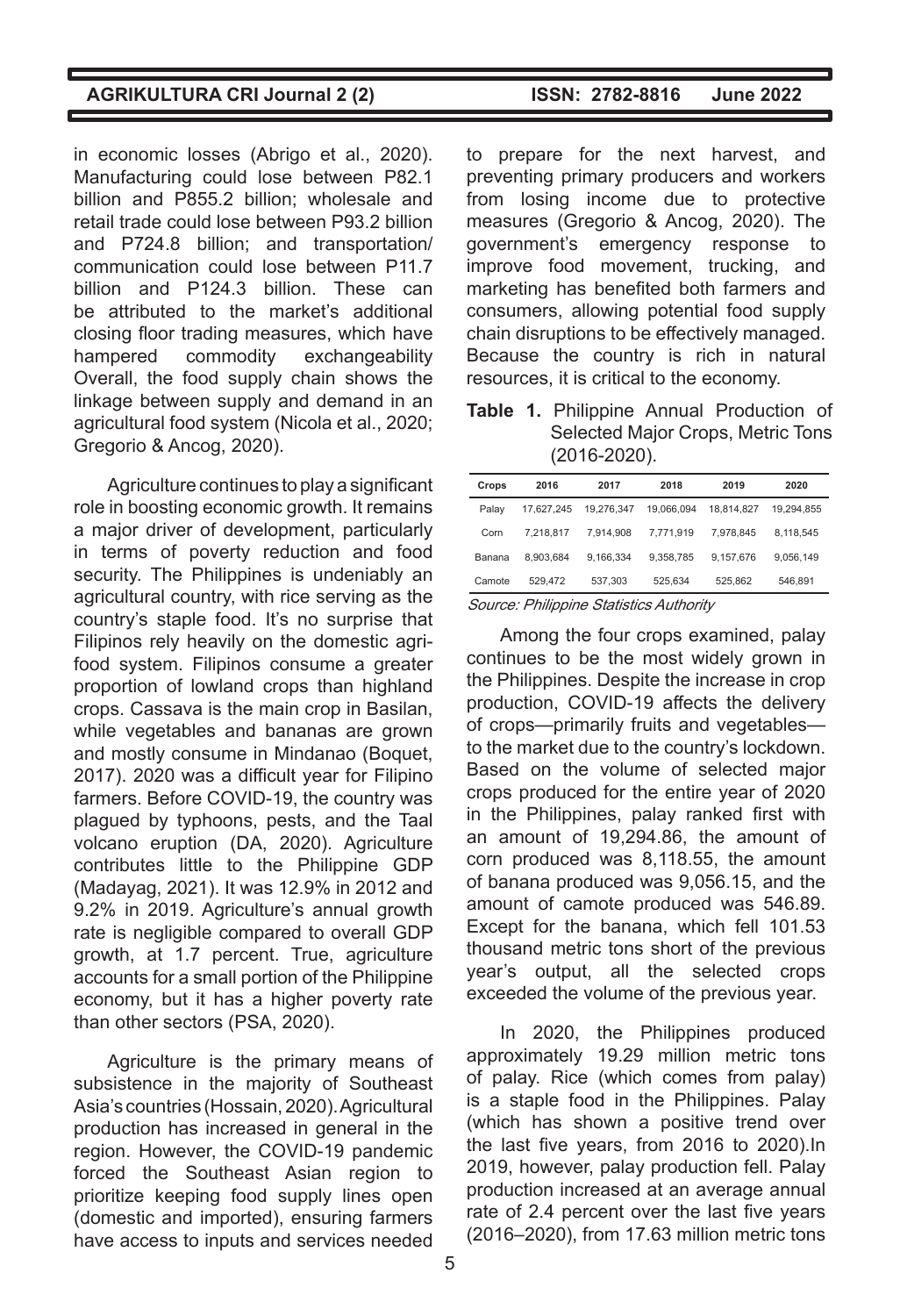in 2016 to 19.29 million metro tons in 2020. The palay output in 2020 was higher than the previous year's level of 18.81 million metric tons. In 2020, 75% of total palay output came from irrigated areas, with the remainder coming from rain-soaked areas.

With 3.64 million metric tons, or 18.8 percent of the country's palay production output in 2020, Central Luzon remained the country's leading palay producer. Cagayan Valley (13.7 percent), Western Visayas (11.9 percent), Ilocos Region (9.9 percent), and Bicol Region (6.7 percent) were the other top producers of palay (PSA, 2021). In 2007, the Philippines, which was previously self-sufficient in rice, was the world's largest importer. Rapid urbanization has resulted in the loss of approximately half of all irrigated land in the country. Imports from neighboring Southeast Asian countries, primarily Thailand and Vietnam, have aided in resolving the country's rice shortage (Tibao, 2009).

Corn output increased at a 3.1 percent annual rate from 2016 to 2020, rising from 7.22 million metric tons in 2016 to 8.12 million metric tons in 2020. Harvested area increased at 0.7 percent annual rate, rising from 2.48 million hectares in 2016 to 2.55 million hectares in 2020. Corn output increased by 1.8 percent in 2020, rising from 7.98 million metric tons in 2016. Yellow corn accounted for 74.0 percent of total corn production, with white corn accounting for the remaining 26.0 percent. In 2020, the Cagayan Valley produced the most corn, accounting for 1.86 million metric tons, or 22.9 percent of total production. Northern Mindanao came in second with 16.5 percent, followed by the Autonomous Region of Muslim Mindanao (ARMM) with 14.0 percent, SOCCSKSARGEN with 13.7 percent, and the Ilocos Region with 6.9 percent. These regions produced 74.0 percent of the country's total corn production.

2019 to 2020, bananas have a -1.1 percent growth rate, and camote has a 4.0 percent growth rate. Corn production is increasing steadily, with a 2.7 percent increase in 2019 over the previous year. Valley remains the country's leading corn-producing region. Corn is primarily grown in the ARMM, Northern Mindanao, SOCCSKSARGEN, and Cagayan Valley.

Farmers continue to harvest and plant crops to feed the Filipino people despite the pandemic. Following the devastation caused by numerous typhoons in the country, the banana industry is on the mend. It fell in 2013 due to Typhoon Pablo and fell again in 2016 due to other typhoons that caused flooding, affecting banana production. Banana output increased to 9.06 million metric tons in 2020, up from 8.90 million metric tons in 2016. It has increased at an average annual rate of 0.4 percent over the last five years. Similarly, the planted area and the area of banana bearing hills grew at annual rates of 0.5 percent and 0.1 percent, respectively.

Banana production in the country in 2020 was 9.06 million metric tons, a -1.1 percent decrease from 9.16 million metric tons in 2019. In contrast, the planted area increased by 0.5 percent during this time period to 451.18 thousand hectares, up from 449.03 thousand hectares in 2019. The Davao Region continued to be the leading banana producer in 2020, producing 3.35 million metric tons, or 37.0 percent of total output. Northern Mindanao and SOCCSKSARGEN came in second with 3.13 million metric tons, accounting for 34.5 percent of total output.

Finally, camote (sweet potato) consistently produces over 500,000 pounds per year. Sweet potato production increased at a 0.8 percent annual rate from 2016 to 2020, while harvested area decreased at a -03 percent annual rate. Sweet potato production is expected to reach 546.89 million metric tons in 2020. This represented

Corn has a 1.8 percent growth rate from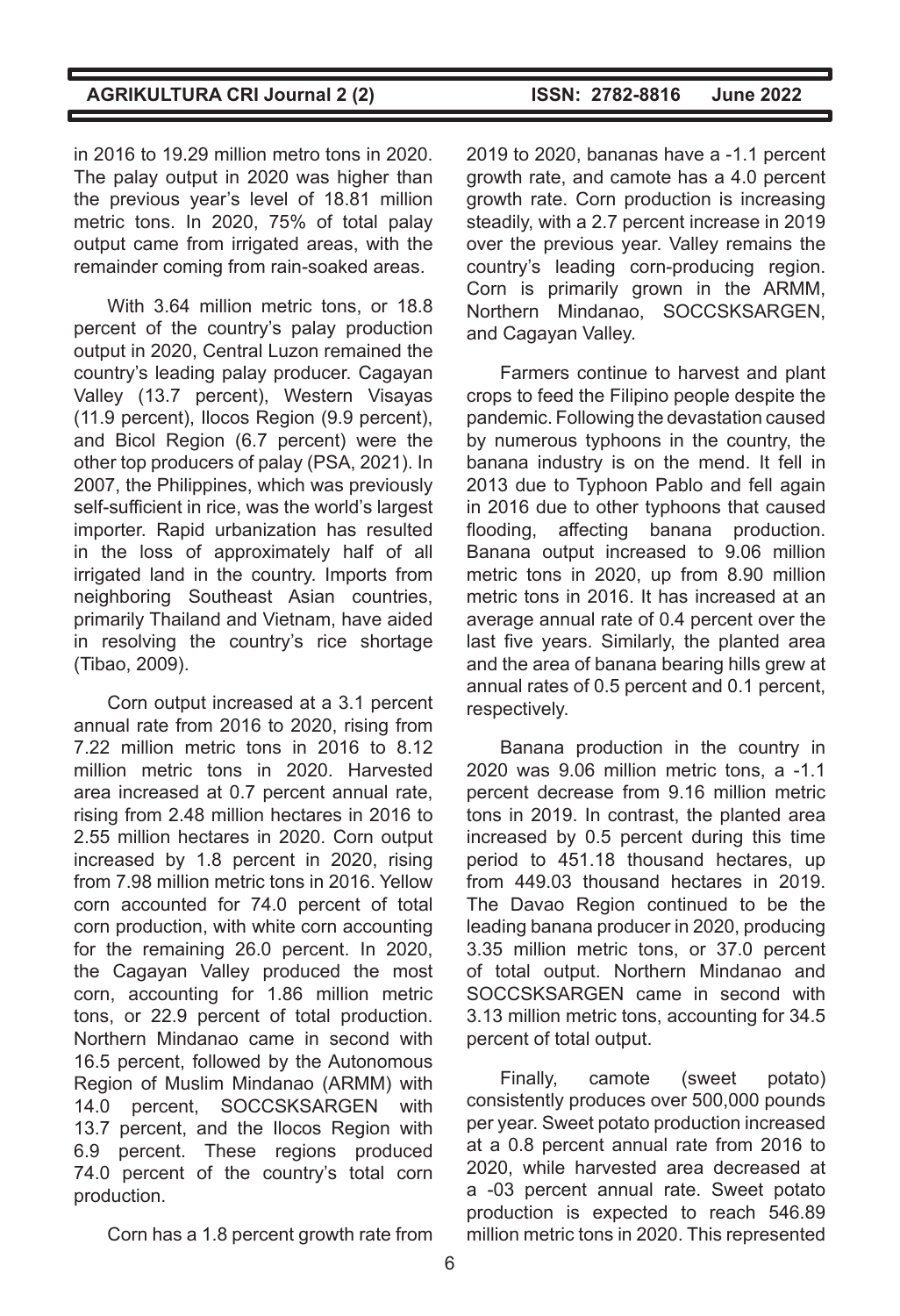a 4.0 percent increase over the 525,862 thousand metric tons produced in 2019. Harvested area increased by 0.4 percent to 83.69 thousand hectares, up from 83.34 thousand hectares in 2019. Eastern Visayas remained the country's leading producer of camote with 101.37 thousand metric tons, contributing 18.5 percent of the country's total output in 2020. The other major producing regions were the Bicol Region (16.7%) and Central Luzon (10.1%).

The pandemic has put the agricultural sector to the test. The closure of shopping malls resulted in a 20% drop in agricultural commodities (Mouloudj et al., 2020). According to the UN World Food Program, an estimated 265 million people will face severe food insecurity by the end of 2020. As a result, food producers will suffer massive losses on perishable and nutritious food as buyers become more selective and traders stop dealing with farmers (Vandevijvere et al., 2021). The Covid-19 has undoubtedly had a significant impact on agricultural production levels and labor shortages. Because of the massive human labor required in agriculture in these countries, developing economies, such as the Philippines, are particularly vulnerable to the pandemic's adverse effects (Mouloudj et al., 2020). Though the agriculture sector in the Philippines contributes less to the country's GDP than its counterparts, the manufacturing and services sectors, agriculture, without a doubt, can cripple the economy. On the other hand, the agriculture sector makes a significant contribution to the Philippine economy's survival during the pandemic. During the Covid-19 pandemic, agriculture ranked fourth (5.5%), behind manufacturing (31.9%), wholesale and retail trade, including motor vehicle and motorcycle repair (24.9%), and accommodation and food service activities (24.9%). When compared to pre-pandemic data on the importance of the identified sectors, agriculture ranked last (ranked 13) with a 0.9 percent share of the economy

**AGRIKULTURA CRI Journal 2 (2) ISSN: 2782-8816 June 2022**

(ADB, 2021; PSA, 2021).

#### **Growing Threats to Food Security Due to the COVID-19 Pandemic**

While the COVID-19 health crisis has not resulted in a full-fledged food crisis, disruptions in upstream food supply chains (planting, crop management, harvesting, and marketing) have been widely reported in the Philippines. This effect is especially severe in supply chains for perishable foods such as fresh fruits and vegetables, meat, and fish, putting diet quality at risk. In other words, the pandemic has increased the Filipinos' food security risks.

Furthermore, disruptions in domestic and international food supply chains caused by rising health risks that resulted in major travel restrictions have harmed food availability and accessibility. Upstream food supply chain disruptions have resulted from mobility restrictions and worker illnesses during planting and harvesting, as well as hampered operations in processing, trucking, logistics, and trading. Job and income losses are also reducing food consumption, putting vulnerable groups at risk of hunger and malnutrition. Basic food handouts are frequently insufficient to meet the nutritional needs of children and pregnant women (ADB, 2020). As the number of confirmed cases in the country grew rapidly, the government imposed a strict lockdown and community quarantine, preventing local and migrant workers from entering farms, processing plants, and packaging plants, many of which were already closed due to quarantine and sick workers. As a result, access to farm inputs became more difficult, potentially affecting labor-intensive food crops like fruits, vegetables, dairy products, and meat processing. Ports are also congested due to a lack of workers and transportation to clear cargo, making refrigerated storage for fresh foods unavailable. On the other hand, land transportation to and from ports is insufficient, causing perishable food to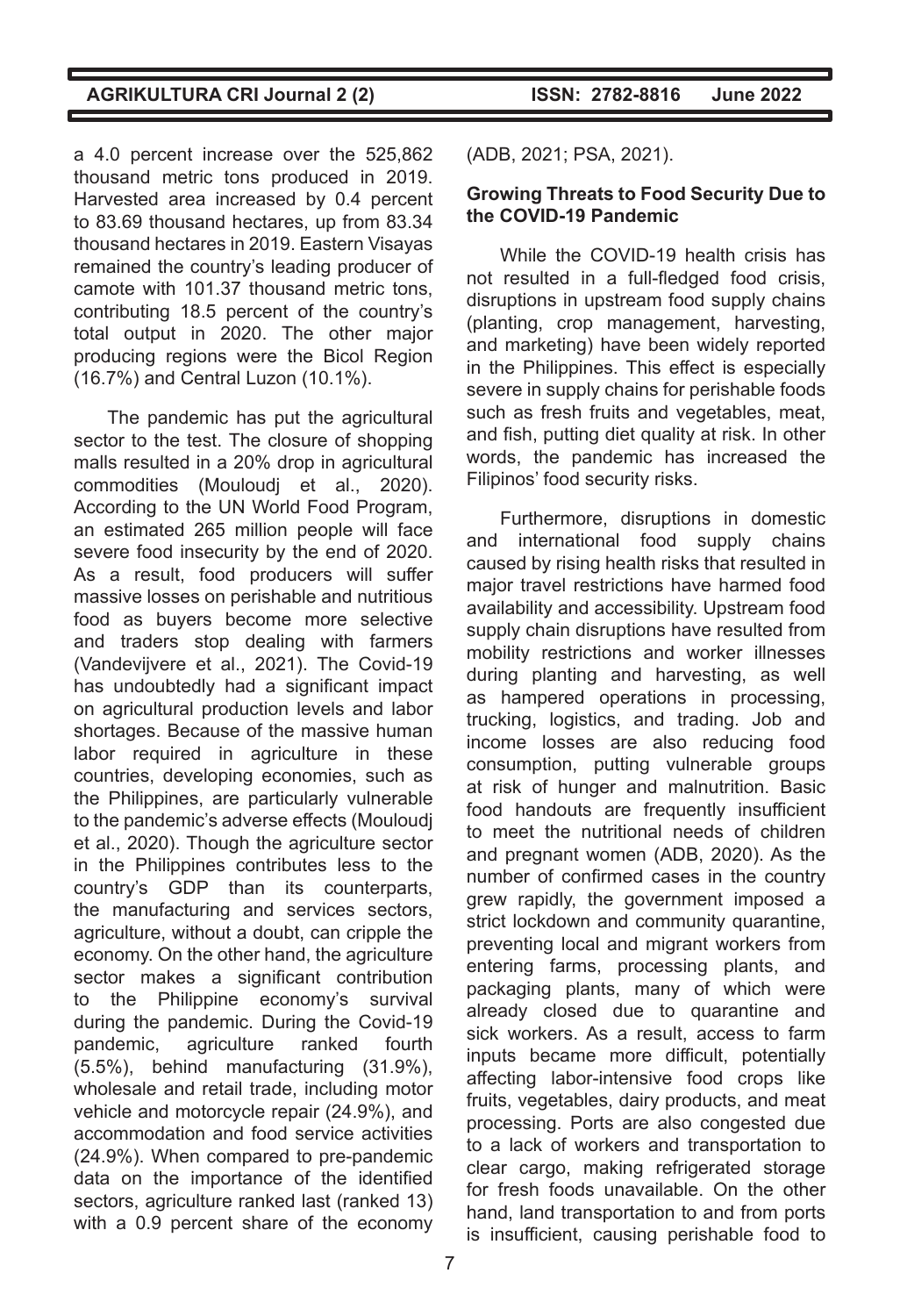spoil and thus increasing food waste. Food prices have risen significantly because of pandemic-related production and distribution issues, as well as panic buying (ADB, 2021).

The pandemic has had a significant impact on household food consumption through changes in household income and mobility to grocery stores, restaurants, and other retail food stores. As a result of job losses and reduced working hours, household incomes have fallen. Lockdowns and restrictive stay-at-home policies also limit access to a variety of adequate and nutritious food sources, particularly in Metro Manila, which has been hit particularly hard. As a result of the pandemic's impact on food, citizens panic bought and hoarded, driving up the prices of certain staple foods. Agriculture supply chain disruptions, on the other hand, disproportionately affect vulnerable households, such as smallholder farmers and small businesses in the food service industries, as well as informal workers who are more likely to be laid off.

The effects of the COVID-19 Pandemic on the Philippine food supply chain were comparable to those observed by the ADB in 2020. According to the Asian Development Bank, the series of lockdowns had an impact on the food supply chain. These effects are visible in both supply and demand. Lockdowns resulted in labor shortages due to mobility, closure of manufacturing facilities, increased food waste due to limited or no refrigerated storage, and capital investment delays. As a result, job losses, panic buying and hording, limited access to food, and undernutrition among the most vulnerable and marginalized groups have occurred (ADB, 2020).

### **CONCLUSIONS AND RECOMMENDATIONS**

The global food system has survived the COVID-19 pandemic. The supply-chain approach used in the assessment allowed us to look at production constraints and vulnerabilities, as well as critical disruptions in food demand and consumption. The Philippine economy has been growing steadily over the last decade. This indicates the country was gaining food security at the time. People's mobility became limited as a result of the pandemic's severe restrictions and lockdowns. It is assumed that a labor shortage will occur, even if only for a short time, and in the case of COVID-19, there is clear evidence of its negative impact on the workforce. Approximately 2 million workers in over 83,000 businesses were impacted by temporary business closures in August 2020, whereas 1.2 million were impacted by flexible work arrangements in over 28,000 businesses while around 171,000 people lost their jobs in 9,000 businesses nationwide (ILO 2020; Bertulfo, 2020). As a result, the productivity and security of the food and service industries have been shown to be significantly impacted. The study also found that rising food prices have a significant impact on the living standards of low-income households. Many Filipinos are at risk of food insecurity because of their unemployment status and rising food prices. People would rather buy cheap staple foods than expensive agriculture products. People's demands continue to shift to the right and rise as supply suffers from higher costs and waste. As the poor lose work due to the coronavirus outbreak, soaring prices destroy them. Inflation for the lower 30% of families was greater at the start of the pandemic in 2020, while in October of the same year, it was 2.9 percent. This analysis implies the threats regarding food productivity and sustainability and food security in the country

As an agricultural country, the Philippines needs to develop innovative machinery to replace the gaps in the dwindling food supply, notably crops. Engagement with appropriate in-country agencies could also help connect commodity choices with R&D priorities and national nutrition aims. This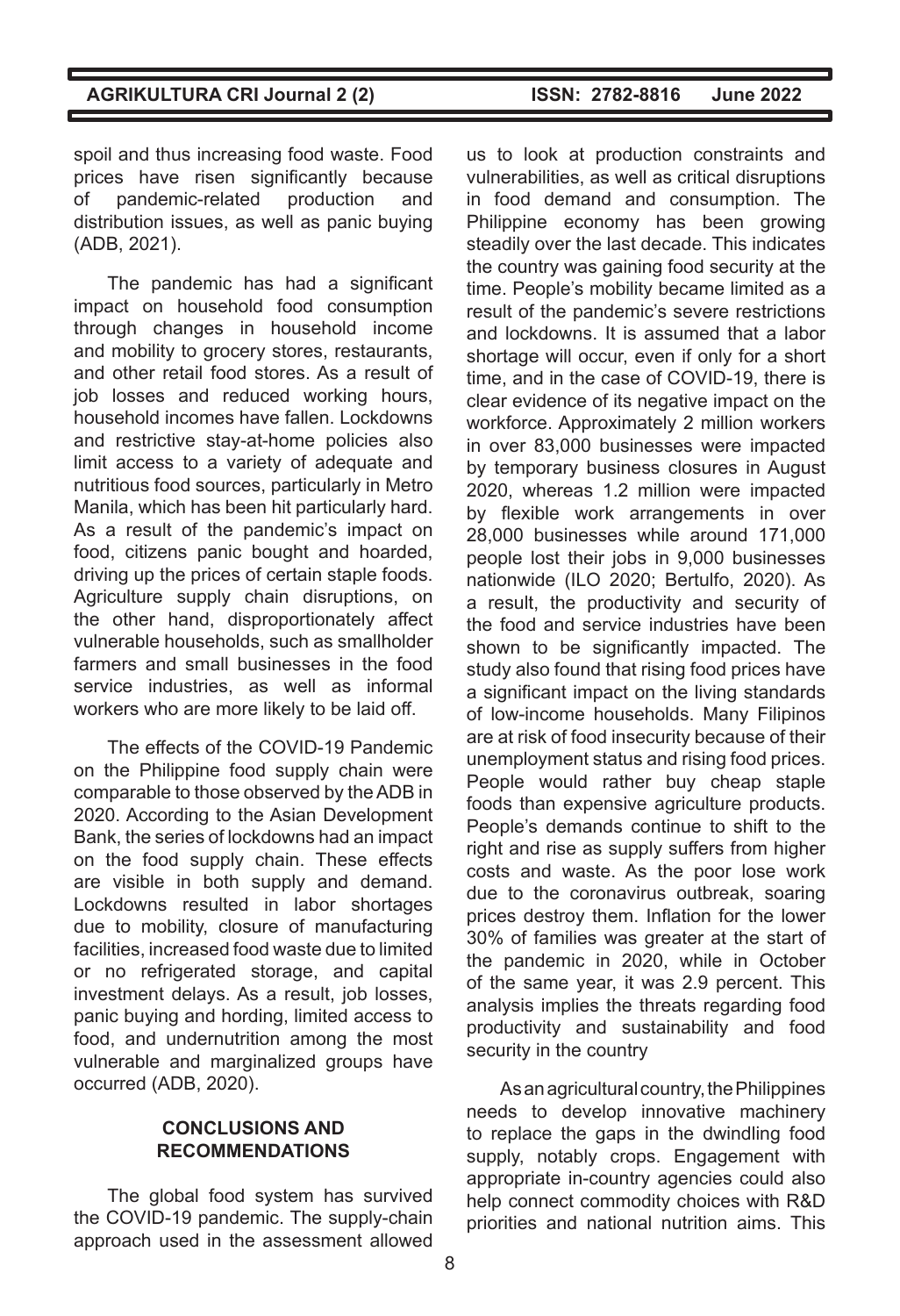| 1000 Prices III Metro Manna (Jan. - Oct. 2020) |             |             |             |                   |  |  |  |
|------------------------------------------------|-------------|-------------|-------------|-------------------|--|--|--|
|                                                | <b>RICE</b> | <b>MEAT</b> | <b>FISH</b> | <b>VEGETABLES</b> |  |  |  |
| January                                        | $-4.1$      | 1.5         | 11.2        | 2.4               |  |  |  |
| February                                       | $-4.1$      | 1.3         | 9.6         | 7.9               |  |  |  |
| March                                          | $-3.4$      | 0.5         | 11.6        | 5.6               |  |  |  |
| April                                          | $-2.4$      | 0.5         | 9.9         | 4.3               |  |  |  |
| May                                            | $-1.4$      | 0.7         | 6.8         | 2.5               |  |  |  |
| June                                           | $-0.9$      | 5.8         | 4           | $-0.6$            |  |  |  |
| July                                           | $-0.1$      | 8.8         | 26          | $-5.1$            |  |  |  |
| August                                         | 0.6         | 6.7         | 2           | $-2.4$            |  |  |  |
| September                                      | 1.6         | 6.5         | 1.7         | $-7.5$            |  |  |  |
| October                                        | 1.9         | 16.3        | 4.1         | $-1.8$            |  |  |  |

**Table 2.** Food Prices in Metro Manila (January - October 2020). **Food Prices in Metro Manila (Jan. - Oct. 2020)**

Source: Philippine Statistics Authority

paper also suggests developing innovative technology to address gaps created by the lack of labor during the pandemic and a more flexible regulatory framework among trading partners to maintain market and public safety and provides a multi-functional dispatching model for the agricultural market based on economic and supply issues. In the current severe situation, government must examine and promote faster and better agricultural development and improve the overall strength and quality of the agricultural product industry chain. Finally, the food production should follow the 21st century generational trend of building an ecological economy in a new field and improving complete integration of agriculture and digital technology. Finally, future scholars may try using quantitative methods and data analysis to assess the influence of the COVID-19 pandemic on food security before and after the epidemic pandemic in the Philippines which might help them compare and contrast variables and create outcomes that may contribute to their study's overall findings.

#### **REFERENCES**

Aday, S., & Aday, M. S. 2020. Impact of COVID-19 on the food supply chain. Food Quality and Safety, 4(4), 167-180.

- Asian Development Bank (ADB). 2021. Agriculture and Food Security. Retrieved from: https://www.adb. org/what-we-do/sectors/agriculture/ overview/agriculture-foodproductivity.
- Atkeson, A. 2020. "What Will Be the Economic Impact of COVID-19 in the US? Rough Estimates of Disease Scenarios." NBER Working Paper 26867. National Bureau of Economic Research,. Retrieved from: https://www.nber.org/papers/w268 67.
- Barrett, C. B. 2021. Overcoming global food security challenges through science and solidarity. American Journal of Agricultural Economics, 103(2), 422-447.
- Barua, B., & Barua, S. 2021. COVID-19 implications for banks:evidence from an emerging economy. SN Business & Economics, 1(1), 1-28.
- Bertulfo, D. J. 2020. COVID-19 labour market impact in the Philippines: Assessment and national policy responses. 1-2. Retrieved from: https://www.ilo.org/wcmsp5/groups/ public/---asia/---ro-bangkok/---ilomanila/documents/publication/wcms \_762209.pdf.
- Boquet, Y. 2017. Farm Productions and Rural Landscapes.In The Philippine Archipelago (pp. 213-258). Springer, Cham.
- Boyacι-Gündüz, C. P., Ibrahim, S., Wei, O. C., & Galanakis, C. M. 2021. Transformation of the food sector: Security and resilience during the COVID-19 pandemic. Foods, 10(3), 497.
- Cho, Y., Johnson, D., Kawasoe, Y., Avalos, J., & Rodriguez, R. 2021. Impact of the COVID-19 Crisis on Low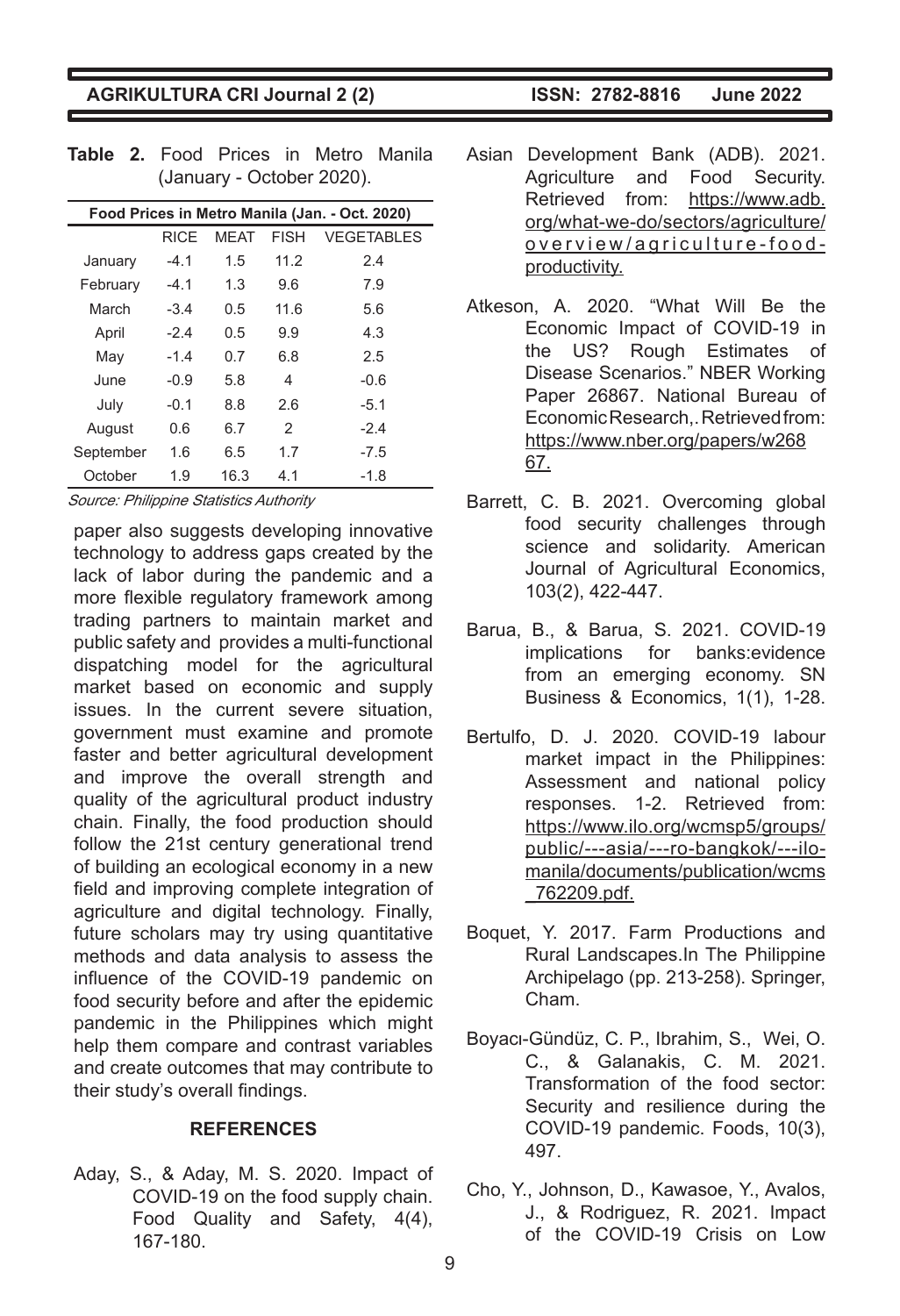Income Households in the Philippines: Deepening Distress despite Rebounding Economy1. COVID-19 Low Income HOPE Survey Note, (2). Retrieved from: https://documents1.worldbank.org curateden/768871611898266913/ pdf/The-Impact-of-the-COVID-19- Crisis-on-Low-Income-Householdsin-the-Philippines-Deepening-Distress-Despite-Rebounding-Economy.pdf.

- Dancel, R. 2021. Metro Manila going into hard lockdown again to head off Covid-19 Delta surge. The Straights Times. Retrieved from: https://www.straitstimes.com/ asia/se-asia/philippines-to-placemanila-area-in-lockdown-to-curbdelta-spread. July 31, 2021.
- de Vera, B. 2021. World Bank: Pandemic to Sink 2.7M More Filipinos in Poverty. Inquirer. Net. Retrieved from: https:// business.inquirer.net/313528/worldbank-pandemic-to-sink-2-7m-morefilipinos-in-poverty#ixzz72tLdrbMC December 8, 2021.
- FAO. 2006. Policy Brief. June 2006, Issue 2.
- Fei, S., Ni, J., & Santini, G. 2020. Local food systems and COVID-19: An insight from China. Resources, Conservation, and Recycling, 162, 105022.
- Fenner, R., & Cernev, T. 2021. The<br>implications of the Covid-19 implications of the pandemic for delivering the Sustainable Development Goals. Futures, 128, 102726.
- Gregorio, G. B., & Ancog, R. C. 2020. Assessing the impact of the covid-19 pandemic on agricultural production in Southeast Asia:toward transformative change in agricultural food systems. Asian Journal of

Agriculture and Development, 17(1362-2020-1097), 1-13.

- Hendrix, C., & Brinkman, H. J. 2013. Food insecurity and conflict dynamics: Causal linkages and complex feedbacks. Stability: International Journal of Security and Development, 2(2): 26,pp.1-18.DOI: Retrieved from: https://dx.org./10.53 34/sta.bm.
- Hossain, S.T., 2020. Impacts of COVID-19 on the Agri-food Sector: Food Security Policies of Asian Productivity Organization Members. Journal of Agricultural Sciences– Sri Lanka, 15(2), pp.116–132. DOI: Retrieved from: http://doi.org/10.40 38/jasv15i2.8794.
- ILO. 2020. COVID-19 labour market impact in the Philippines Assessment and national policy responses. Retrieved from: https://www.ilo.org/wcmsp5/ groups/public/--asia/---ro-bangkok/- --ilo-manila/documents/publication/ wcms\_762209.pdf.
- Joshi, R. 2020. COVID-19: Impact on Small -Scale Family Food and Nutrition Security. Retrieved from: https://taa. org.uk/covid-19-impact-on-smallscale-family-food-and-nutritionsecurity.
- Madayag, W. 2021. A Sector Study on Philippine Agriculture Is It Growing or Dying? (Doctoral Dissertation, University of the Philippines). Retrieved from: https://www.research gate.net/profile/William-Madayag/ publication/353295428\_Sector\_ Study on Philippine Agriculture/ links/60f199c29541032c6d429e4e/ Sector-Study-on-Philippine-Agriculture.pdf.
- Mouloudj, K., Bouarar, A. C., & Fechit, H. 2020. The impact of COVID-19 pandemic on food security. Les cahiers du CREAD, 36(3), 159-184.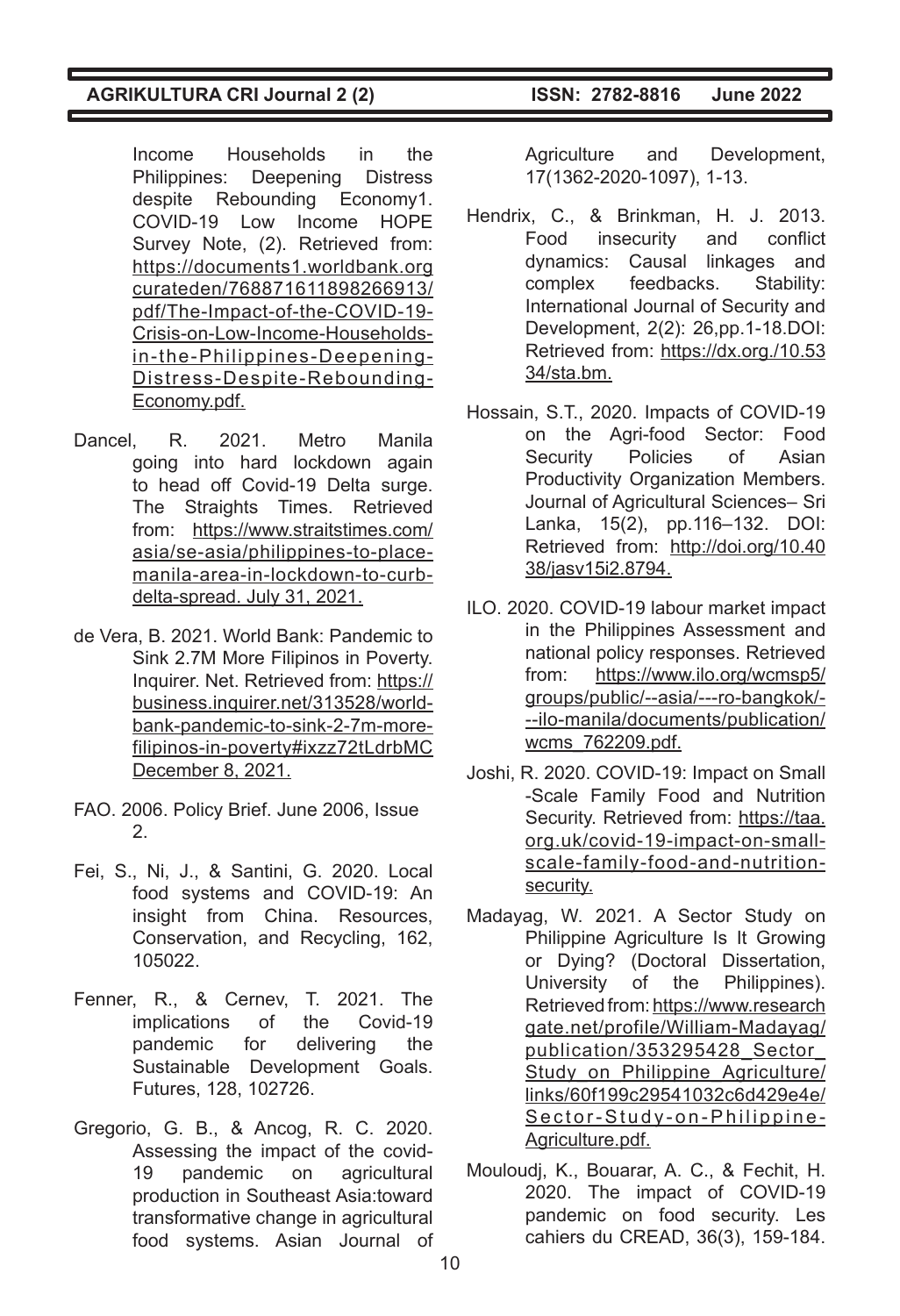- Nicola, M., Alsafi, Z., Sohrabi, C., Kerwan, A., Al-Jabir A., Iosifidis, C., Agha, M., Agha, R., 2020. The socioeconomic implications of the coronavirus pandemic (COVID-19): A review.International journal of surgery, 78, 185-193.
- Ntambara, J., & Chu, M. 2021. The risk to child nutrition during and after COVID-19 pandemic: what to expect and how to respond. Public Health Nutrition, 24(11), 3530-3536.
- Olinto, P., Beegle, K., Sobrado, C., & Uematsu, H. 2013. The state of the poor: Where are the poor, where is extreme poverty harder to end, and what is the current profile of the world's poor. Economic premise, 125(2), 1-8.
- Philippine Statistics Authority. 2021, January 28). Philippine GDP posts -8.3 percent in the fourth Quarter 2020; -9.5 percent for full-year 2020. PSA Press Release. Retrieved from: https://psa.gov.ph/ content/philippine-gdp-posts-83 percent-fourth-quarter-2020-95 percent-full-year-2020.
- Philippine Statistics Authority. 2022, February 10. Unemployment Rate in December 2021 is Estimated at 6.6 Percent. Retrieved from:https://psa.gov.ph/content/ unemployment-rate-december-2021-estimated-66-percent#:~:text =Unemployment%20Rate%20in% 20December%202021,6.6%20 Percent%20%7C%20Philippine%20 Statistics%20Authority.
- Pinamang, A. 2021, May 26. Impact of Covid-19 on Poverty in the Philippines. The Borgen Project. Retrieved from: https:/borgenproject .org/impact-of-covid-19-on-povertyin-the-philippines/.

- Pinstrup-Andersen, P. 2009. Food security: definition and measurement. Food security, 1(1), 5-7.
- Salva, E. P., Villarama, J.V., Lopez, E. B., Sayo, A. R., Villanueva, A. M. G., Edwards,T., Han, S.M., Suzuki, S., Seposo, X., Ariyoshi, K., Smith, C. 2020.Epidemiological and clinical characteristics of patients with suspected COVID-19 admitted in Metro Manila, Philippines. Tropical medicine and health, 48(1), 1-8.
- Shinozaki, S. & L. N. Rao. 2021. COVID-19 Impact on Micro, Small, and Medium-Sized Enterprises under the Lockdown: Evidence from a Rapid Survey in the Philippines. ADBI Working Paper 1216. Tokyo: Asian Development Bank Institute. Retrieved from: https://www.adb.org /publications/covid19-impact-msmeunder-lockdown-evidence-rapid survey-philippines.
- Siche, R. 2020. What is the impact of COVID-19 disease on agriculture? Scientia Agropecuaria vol.11 no.1 Trujillo ene.mar 2020. Retrieved from: https://dx.doi.org/10.17268/ sciagropecu.2020.01.00.
- Tibao, N. Y. 2009. Why does the Philippines import rice? A solution to the rice shortage. Proceedings of the 9th International Students Summit. Retrieved from: https:// citeseerx.ist.psu.edu/viewdoc/ download?doi=10.1.1.553.8825&rep =rep1&type=pdf.
- Vandevijvere, S., De Ridder, K., Drieskens, S., Charafeddine, R., Berete, F., & Demarest, S. 2021. Food insecurity and its association with changes in nutritional habits among adults during the COVID-19 confinement measures in Belgium. Public Health Nutrition, 24(5), 950-